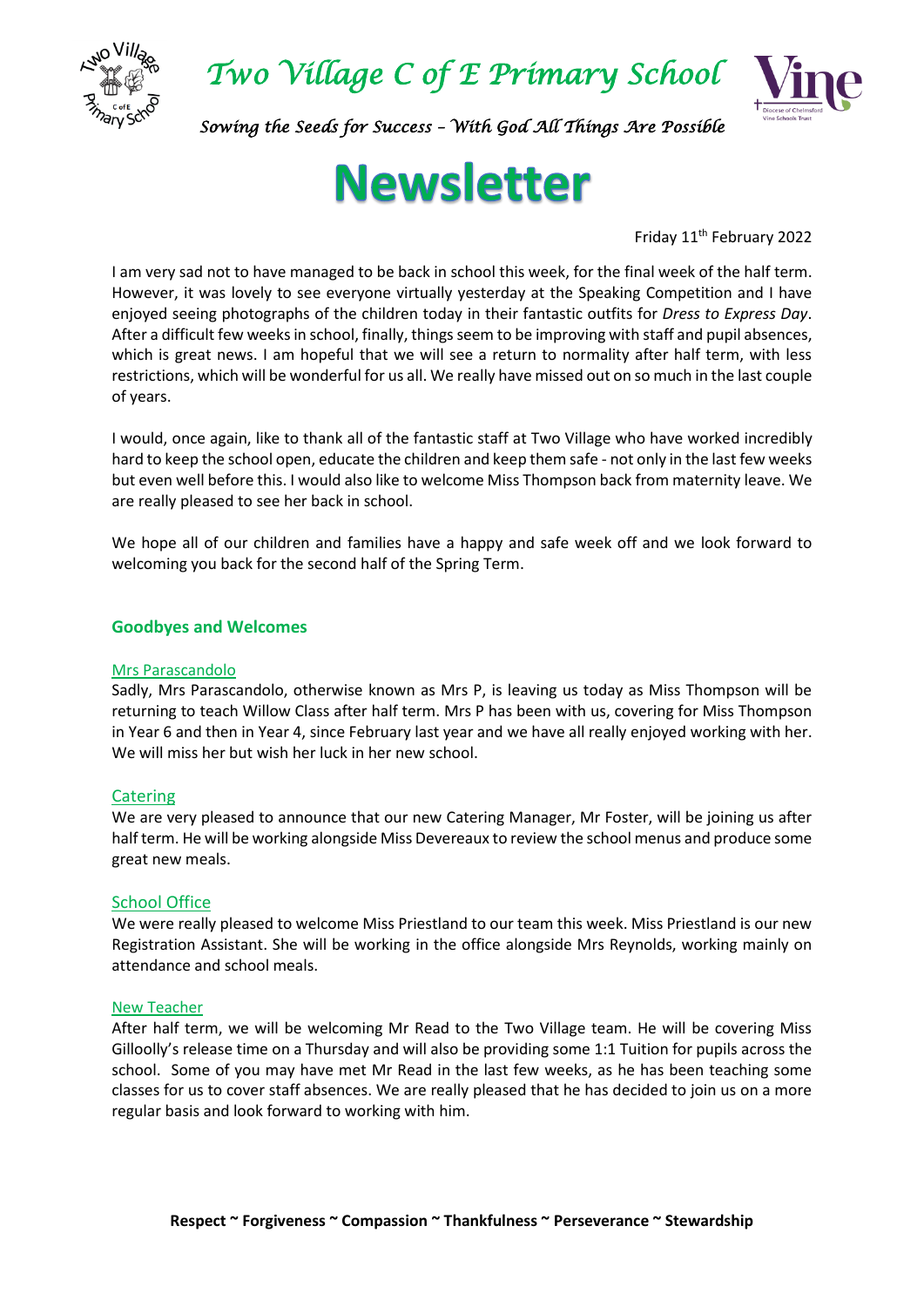

*Two Village C of E Primary School* 



*Sowing the Seeds for Success – With God All Things Are Possible* 

# **Parent Consultation Evenings**

Parent Consultation Evenings will take place for the Spring term on 15<sup>th</sup> and 17<sup>th</sup> March. We will be returning to face-to-face appointments this term and are looking forward to seeing lots of parents/carers over these two evenings. This is a really good opportunity for parents/carers to meet with their child's class teacher and discuss their progress so far this year. A letter has been sent home today about the parent consultation evenings. This includes a slip for you to complete and return to school, showing which time slots you would **not be able to attend** over the two evenings. Once we have all of the slips, teachers will organise time slots for everyone and you will be notified of your time/s. Please return completed slips by **25th February**.

# **Children's Mental Health Week 2022**

This week we have been celebrating Children's Mental Health Week at Two Village. Classes have been doing a variety of activities including: well-being colouring and drawing to express their feelings; creating mood monsters; watching mindfulness videos; creating powerpoints and posters about awareness of mental health, as well as circle time which resulted in children discussing good and bad mental health.

Maples Class walking and talking for Children's Mental Health Awareness Week.



Our activities were brought to a close in style with our *Dress to Express Day* today. We saw some amazing outfits and it was lovely to see everyone expressing themselves in their own unique ways.

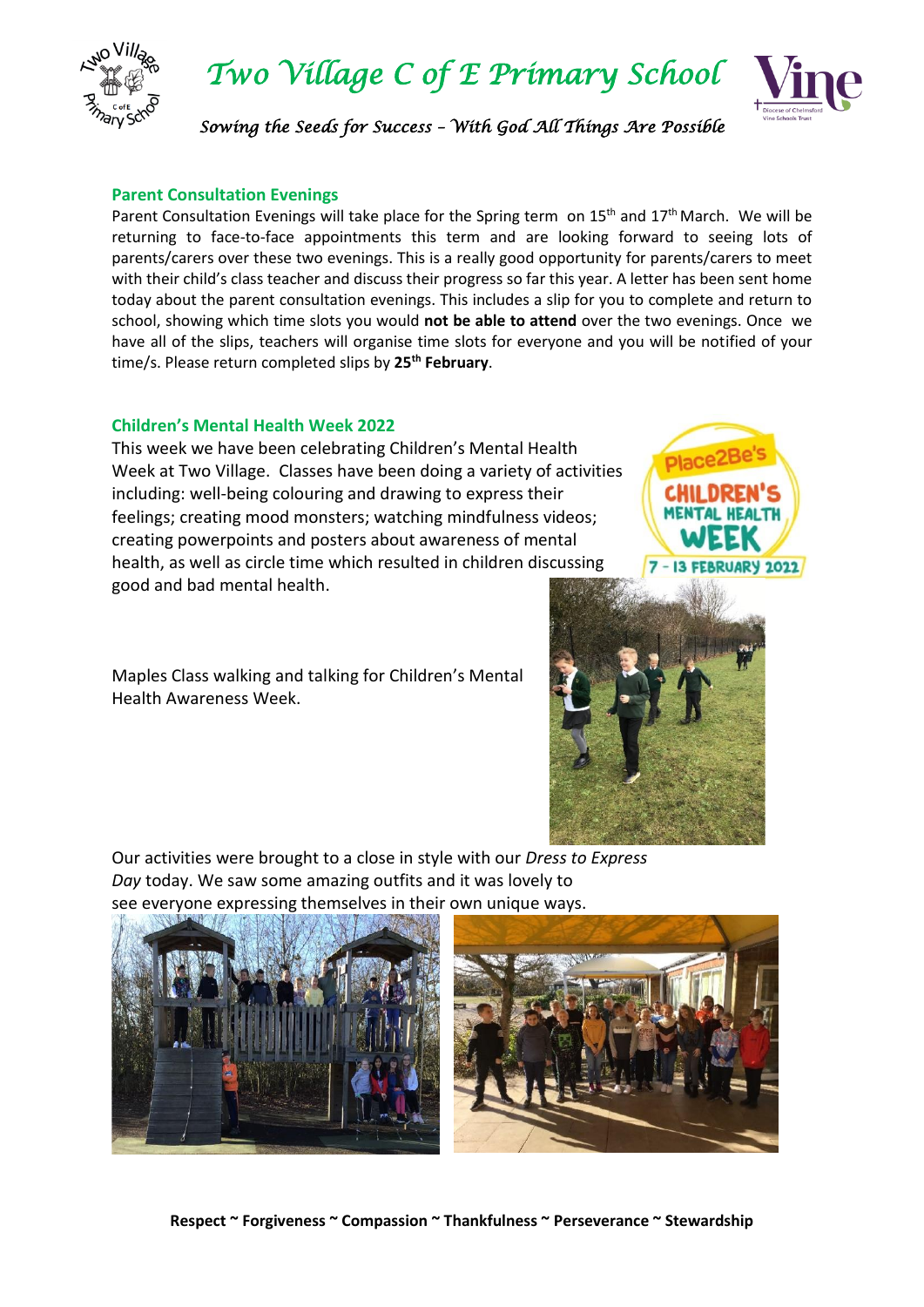



*Sowing the Seeds for Success – With God All Things Are Possible* 



#### **Eco Committee**

The Eco Committee have met to discuss how they could move the school towards being more ecofriendly. They have come up with some terrific ideas such as: an eco-fundraiser treasure hunt to raise money and organising litter picking around the school on a regular basis. (more details to follow)

#### **Two Village Facebook Page**

Last term, we set up a Facebook page for the school. After a few teething problems, this is now ready to be used properly. Unfortunately, as there are already two old pages using the school name, it seems to be quite difficult to find the new page, even though it has a slightly different name. I have tried to have these pages removed but this has proved to be difficult. We are hoping that when more people have found and liked the page, it may become more visible. To find the page please search for Two Village Church of England Primary School.

#### **Pupil Led Worship**

It has been great to see the children being active in Worship. The Worship Committee delivered a whole school worship (virtually) on our value of perseverance and this week children from each class have led a class worship.

Two Village Worship Committee



**Respect ~ Forgiveness ~ Compassion ~ Thankfulness ~ Perseverance ~ Stewardship**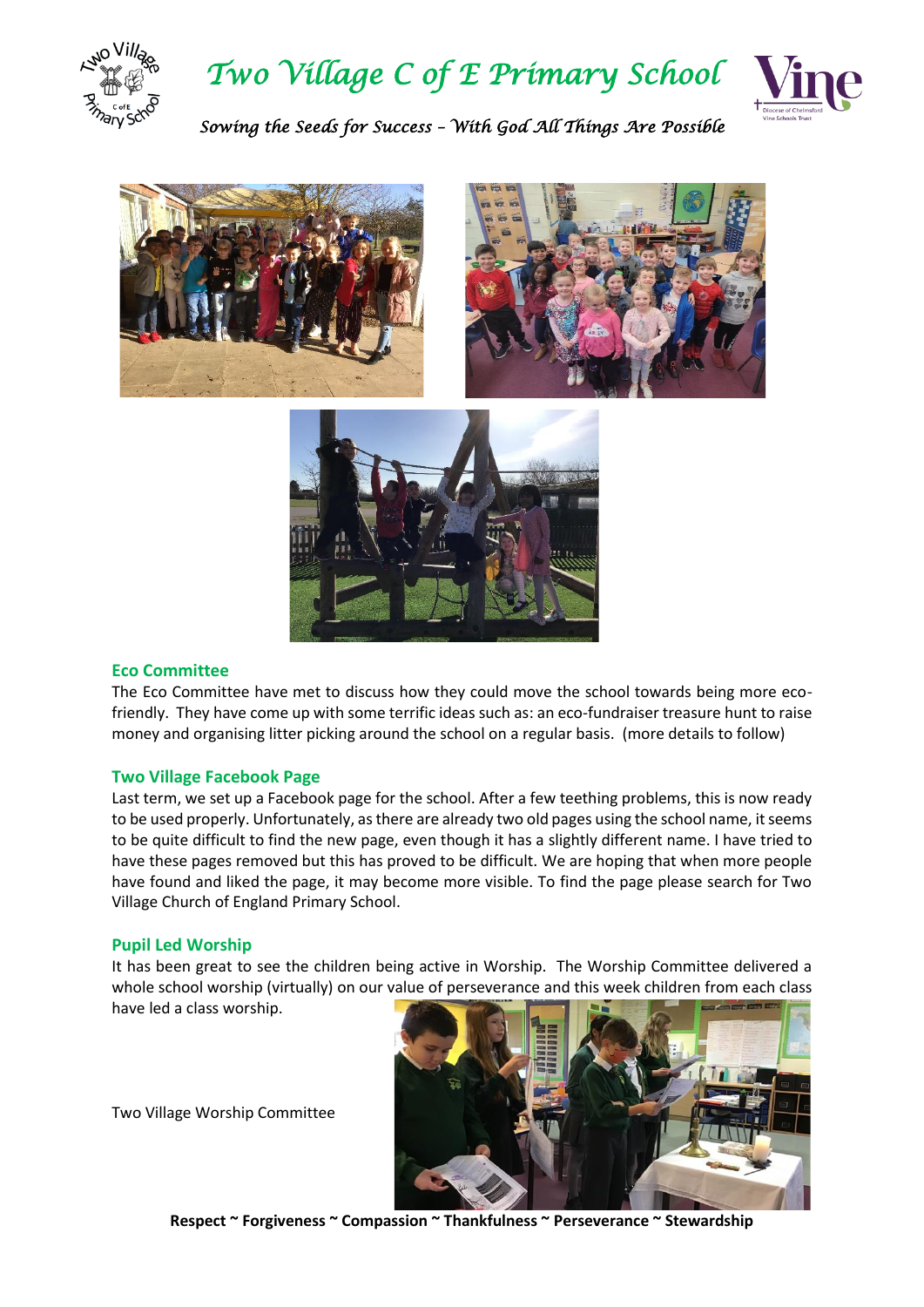



*Sowing the Seeds for Success – With God All Things Are Possible* 

Oak Class, Class Worship



## **Clubs**

All Clubs will start again the first week back after half term.

# **Two Village Speaking Competition**

We were so pleased that we were able to go ahead with our Speaking Competition for Year 4, Year 5 and Year 6 yesterday. The children all did incredibly well and spoke so clearly and with such confidence. It is extremely daunting presenting to an audience but they all did incredibly well. Congratulations to Freya in Year 5 who was the overall winner of the Competition, to Callum in Year 6 who came second and to Sahaj in Year 4 who came third.





Next half term, it will be the turn of Reception, Key Stage 1 and Year 3 to take part in their Speaking Competition. We have sent the children home with a guide about the competition today so that they can start to think about what subject they might like to present about. Hopefully, watching this week's competition will have inspired them! Teachers will speak to the children about the competition when they return to school after half term and will then organise some class heats to decide on winners for each class. The winners will go on to compete in a final on  $31<sup>st</sup>$  March.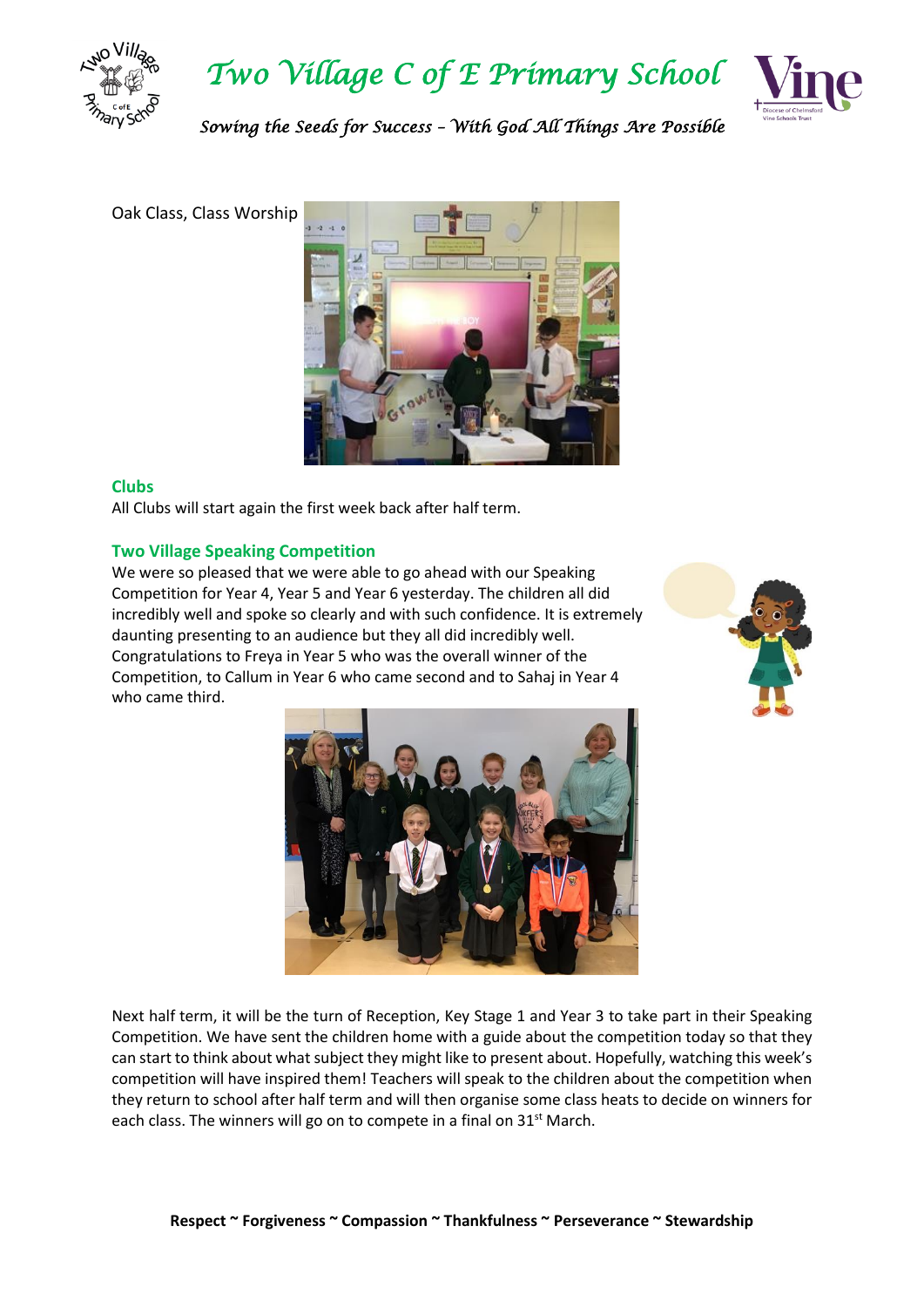



# *Sowing the Seeds for Success – With God All Things Are Possible*

#### **Skills Builder**

We have now started learning about our new skill 'Staying Positive.' You can find out more about this skill, as well as the others that we are learning about, by visiting Skills Builder Homezone, which has been specially created to enable parents/carers to find out more about the essential skills in the Skills Builder programm[e https://www.skillsbuilder.org/homezone.](https://www.skillsbuilder.org/homezone)

## **Careers Week**

We are still able to accomodate more speakers at our Careers Week in March. If you would like to volunteer to participate in this by sharing information about your work, please contact the school office and we will provide further information on this. If you are unable to come into school, a virtual presentation or recording would also be very useful.

## **Spring Term Events**

The School Council are currently busy planning a number of events for the Spring Term, including what we will be doing for Comic Relief, World Book Day and the Queen's Diamond Jubilee. We will share more information on their plans soon.

## **Orienteering**

Essex Stragglers Orienteering Society are offering a free orienteering activity this half term. If you would like to join in, they will be at Cliff Park, Harwich, on Saturday 19<sup>th</sup> February, from 11am until 2.30pm. There will be a maze and an orienteering course around the park, plus a longer trail for anyone keen to explore the Harwich maritime Heritage Trail and find the clues. Please look out for the volunteers from Essex Straggers Society(look for the green banner) to help you get started. For more details, se[e www.stragglers.info/events](http://www.stragglers.info/events)

#### **Reading Challenge**

Please see the results from the Reading Challenge for the end of this half term, Spring 1. Congratulations to Maple Class for winning this week. Well done to Oak class for being overall winners this half term.

| Week              | <b>Silver Birch</b> | <b>Holly</b> | <b>Maple</b> | Willow       | Hazel        | Oak          |
|-------------------|---------------------|--------------|--------------|--------------|--------------|--------------|
| <b>Commencing</b> | <b>Class</b>        | <b>Class</b> | <b>Class</b> | <b>Class</b> | <b>Class</b> | <b>Class</b> |
| 10/1/22           | 41%                 | 63%          | 68%          | 68%          | 67%          | 88%          |
| 17/1/22           |                     | 67%          | 90%          | 46%          | 71%          | 94%          |
| 24/1/22           | 42%                 | 75%          | 58%          | 54%          | 100%         | 100%         |
| 31/1/22           | 52%                 | 59%          | 86%          | 50%          | 83%          | 94%          |
| 7/2/22            | 52%                 | 62%          | 97%          | 47%          | 88%          | 95%          |

Nonett

Mrs Natasha Bennett Headteacher